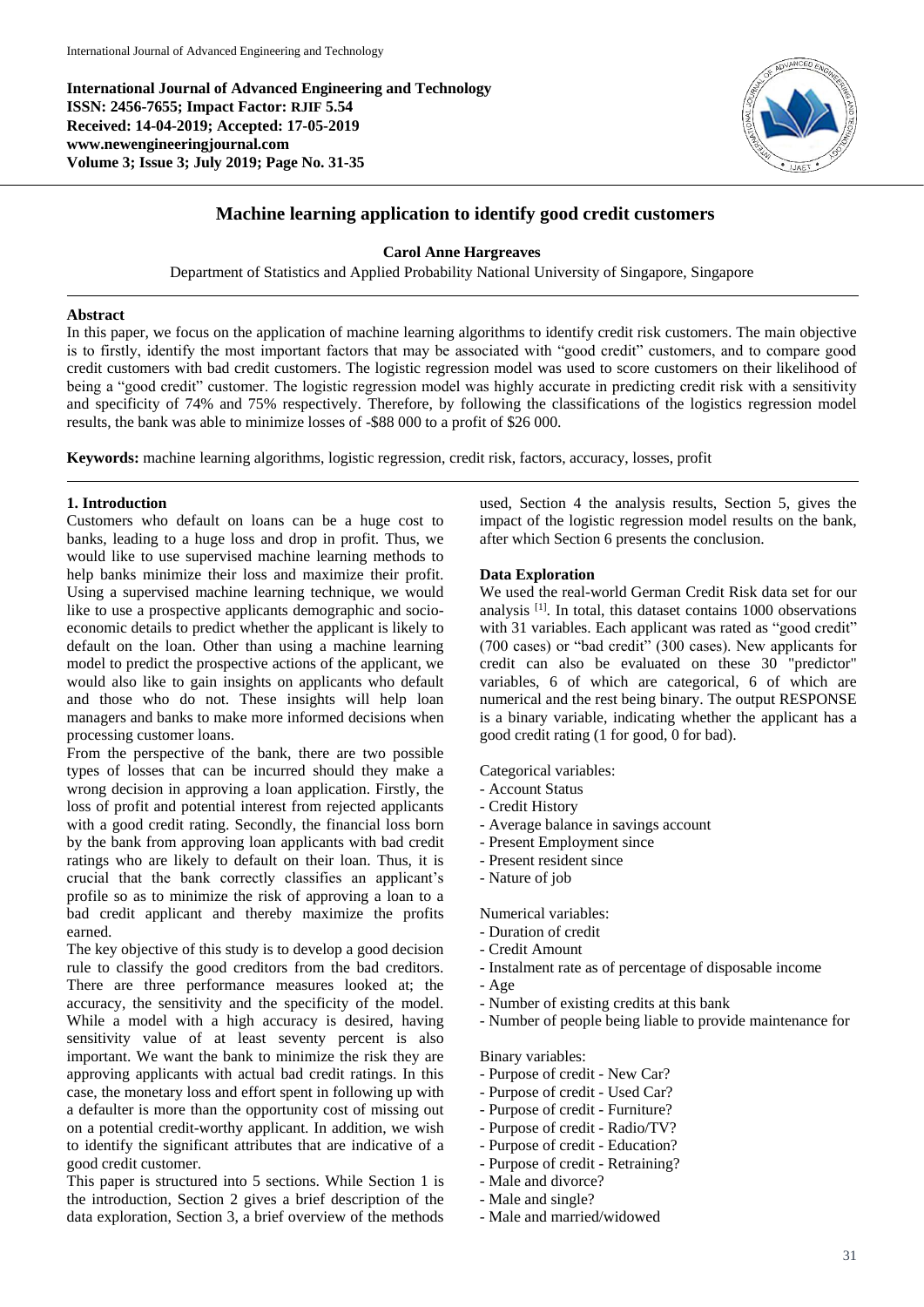International Journal of Advanced Engineering and Technology

- Co-applicant present?
- Guarantor present?
- Owns a Real estate?
- Owns no property/unknown?
- Other instalment plan credit?
- Applicant rents?
- Owns a residence?
- Owns a telephone?

- Foreign worker?

We want to develop a credit scoring rule that can be used to determine if a new applicant is a good credit risk or a bad credit risk, based on values for one or more of the predictor variables. We first split our data into 70% Training and 30% Test using stratified sampling. Next, we used bar plots to find out which are the main contributors to credit rating.



**Fig 1:** Data Exploration for Categorical Variables

Across these categorical variables, we can see that the proportion of good and bad credit record varies. From figure 1 above, suggest that checking account status, credit history and saving account balance are possible factors that influence credit rating, because there is a significant difference in the percentages of good and bad credit ratings across all levels of a categorical variable.

More concretely, we speculate that a higher balance in checking account favours a good credit rating. Chance of an

applicant having a good credit rating is even higher if he or she does not have a checking account. However, for predictors like job, the percentage of a good rating is approximately 70% across all 4 categories. Therefore, it is likely that job is an insignificant variable, which means that it does not really matter whether an applicant is doing an unskilled job, skilled job, or being in a company's management position when assessing his or her credit.

![](_page_1_Figure_16.jpeg)

**Fig 2:** Data Exploration for Binary Variables

From figure 2 above, shows that people buying used car are a more credible than people with other purposes for loan. Similarly, although foreigners constitute only a little of the applicants, 89.2% of them have a good credit, while only 69.3% of local residents do. As a comparison, the variable

of applicant being male and married or a widower does not seem to affect his rating because the percentages of good credits over level 0 and 1, 69.7% and 72.8%, are very similar.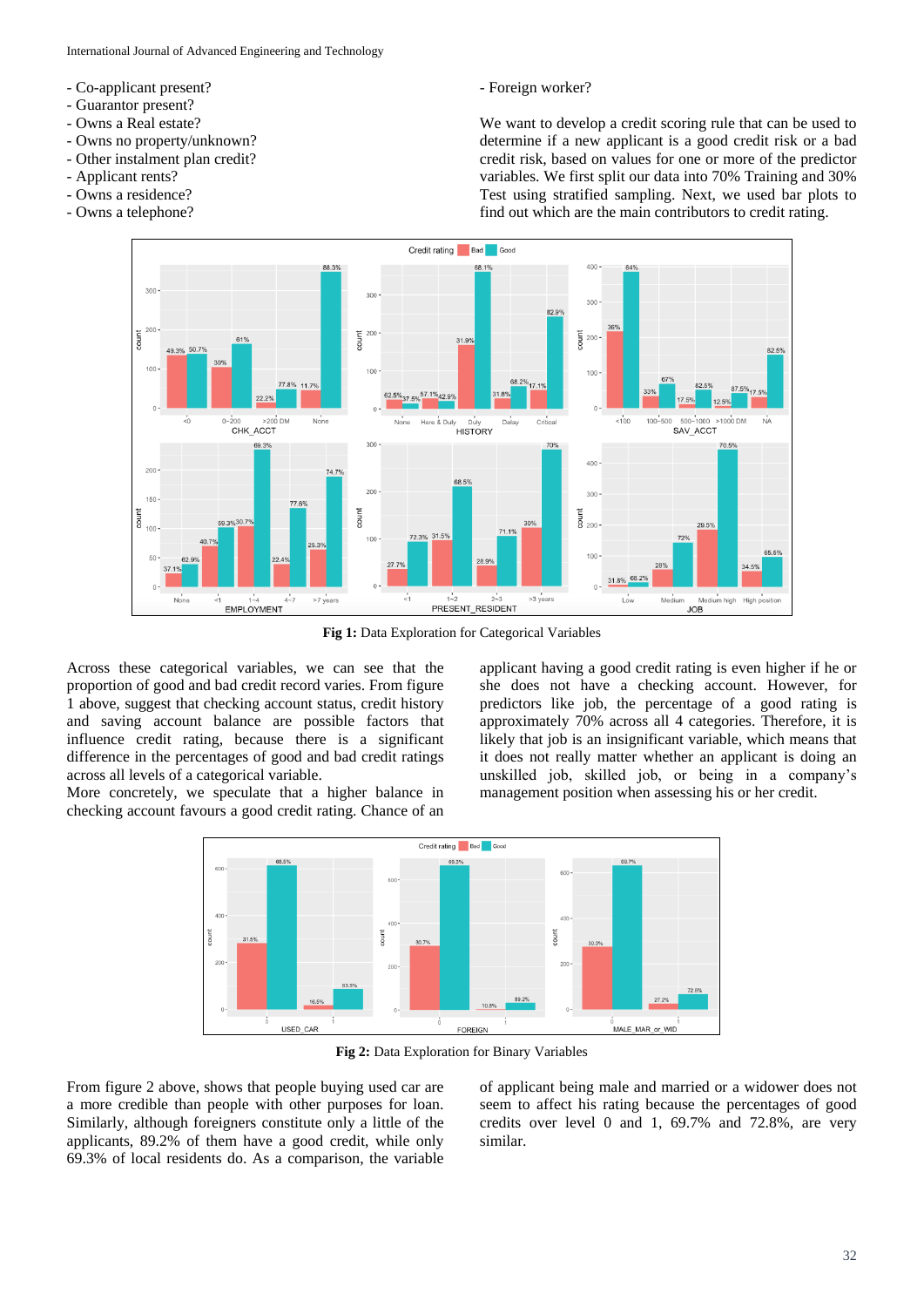![](_page_2_Figure_1.jpeg)

**Fig 3:** Data Exploration for Numerical Variables

From figure 3 above, people with good credit rating have a lower average instalment rate and shorter duration than people with bad credit rating. This could suggest that a high instalment rate as percentage of disposable income is likely to be a huge burden on the borrowers that drives them to Delay or not pay back the money. Duration is also likely to be a factor that influences credit rating, as longer duration of credits will be a higher risk for the bank.

Finally, we would like to check for collinearity and multicollinearity before building model. According to the correlation plot below (figure 4), only OWN\_RES and RENT (-0.74) have an absolute correlation greater than 0.7. We remove the input variable 'Rent' for our logistic regression modelling.

![](_page_2_Figure_6.jpeg)

**Fig 4:** Data Exploration Correlation Plot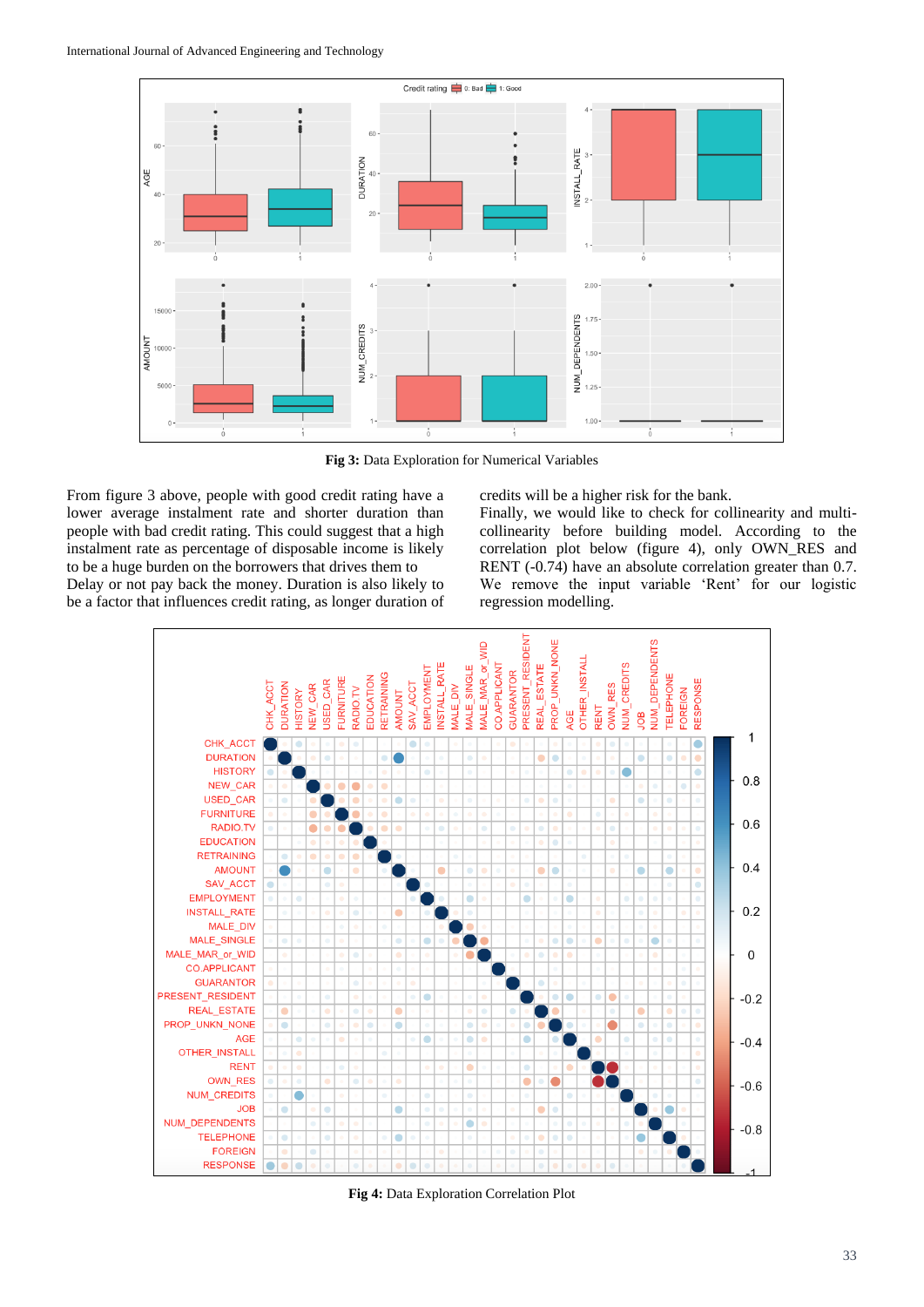## **Method Used The machine learning technique Logistic regression model**

The logistic regression model was selected for use in this study because it is the most basic and robust classification algorithm. The logistic regression is a special type of regression where the binary response variable is related to a set of explanatory predictor variables which can be continuous or discrete. The logistic regression model is perfect for situations where the aim is to predict r presence or absence of a characteristic or outcome based on the values of a set of predictor variables. The relationship between the target and input variables is not always a straight line, and so a non-linear or logistic regression model is used.

Further, the Logistic Regression model was chosen as it required little running time compared to other complicated machine learning algorithms and its output is also easy to interpret.

The main assumption for building a logistic regression model is that the independent variables do not have significant multi-collinearity<sup>[2]</sup>. Initially, there were thirty input variables. After multi-collinearity was handled, we were left with twenty-nine input variables for our Logistic Regression Model and was carried out using the backward stepwise regression method. Variables with a p-value greater than 0.05 was deemed as insignificant to "Good Credit" and was removed from the model. The process stopped when the model was left with variables with pvalues less than 0.05.

## **Results and Findings**

## **Logistic Regression Analysis Results**

Insights about the input variables and their effect on 'Good Credit' was gained by understanding the signs and size of the coefficients of the Logistic Regression model and the resulting odds ratio. The size of the coefficient indicates the main drivers of "Good Credit". The larger the coefficient, the higher the significance of the variable to "Good Credit". A positive coefficient indicated that the predictor variable had a positive relationship with "Good Credit".

|                     |              | Estimate Std. Error z value $Pr(> z )$ |                      |
|---------------------|--------------|----------------------------------------|----------------------|
| (Intercept)         | $-0.4279988$ | 0.4681474                              | $-0.914$ $0.360591$  |
| CHK_ACCT            | 0.5804113    | 0.0798118                              | $7.272$ 3.54e-13     |
| <b>HISTORY</b>      | 0.3619599    | 0.0905713                              | $3.9966.43e-05$      |
| <b>NEW CAR</b>      | $-0.6855993$ | 0.2142649                              | $-3.200$ 0.001375 ** |
| <b>USED CAR</b>     | 1.0898732    | 0.3987485                              | 2.733 0.006272 **    |
| <b>AMOUNT</b>       | $-0.0001600$ | 0.0000349                              | $-4.584$ 4.55e-06    |
| SAV ACCT            | 0.2195007    | 0.0654548                              | 3.353 0.000798       |
| <b>INSTALL RATE</b> | $-0.3120764$ | 0.0896145                              | $-3.482$ $0.000497$  |
| MALE SINGLE         | 0.6631645    | 0.1966813                              | 3.372 0.000747 ***   |
| <b>GUARANTOR</b>    | 1.5398271    | 0.5429873                              | 2.836 0.004570       |
| PROP UNKN NONE      | $-0.8274684$ | 0.2707070                              | $-3.057$ 0.002238    |
| <b>AGE</b>          | 0.0241667    | 0.0090744                              | 2.663 0.007741 **    |
| OTHER INSTALL       | $-0.6115393$ | 0.2290689                              | $-2.67000.007592$ ** |
| <b>FORETGN</b>      | 2.0177303    | 0.8661087                              | 2.330 0.019825 .     |

**Fig 5:** Logistic Regression Coefficient Summary

"Foreign"  $(2.0)$ , "Guarantor"  $(1.5)$  and "Used Car"  $(1.1)$  had the highest positive relationship with "Good Credit".

An added advantage of using the Logistic Regression is that it calculates the logarithmic odds of "Good Credit". The odds ratio is calculated to study the effect of each variable in affecting the odds of "Good Credit" [4]. The odds ratio for "Foreign", "Guarantor" and "Used Car" was 7.4, 4.5 and 3.0

respectively. This means that holding all other variables constant, customers who are "Foreign" are 7.4 times more a "Good Creditor" than customers who are not "Foreign". Similarly, customers have a "Guarantor" are 4.5 times a "Good Creditor" than customers who do not have a "Guarantor". Similarly, customers who have a "Used Car" are 3 times a "Good Creditor" than customers who do not have a "Used Car".

Other than understanding how different variables would determine a "Good Creditor", there is a need to evaluate the training model to find out its predictive power. This is done by measuring the accuracy of the model. Accuracy measures such as the confusion matrix, recall, precision, specificity, overall accuracy, were calculated and are shown below.

The confusion matrix measured the ability of the logistic regression model to classify customers correctly as "Good Creditors" and "Bad Creditors". From the confusion matrix, 53 and 96 customers are classified correctly as "Bad Creditors" and "Good Creditors" respectively. However, 32 "Good Creditors" was classified as "Bad Creditors" and 19 "Bad Creditors" was classified as "Good Creditors". TABLE 1 below shows the "Sensitivity" and "Overall" Accuracy for classifying customers as "Good Creditors" and "Bad Creditors".

**Table 1:** Confusion Matrix Table

|                |           |  | Confusion Matrix and Statistics |  |
|----------------|-----------|--|---------------------------------|--|
|                | Reference |  |                                 |  |
| Prediction 0 1 |           |  |                                 |  |
|                | 0 53 32   |  |                                 |  |
|                | 1 19 96   |  |                                 |  |
|                |           |  |                                 |  |

Our logistic regression model performance had an overall accuracy of 74.5%, sensitivity of 73.6%, and specificity of 75%. This is pretty good as they are all above 70%. We know that accuracy of 74.5% means the rate the training model

Correctly classifies the customers is 74.5%. And sensitivity of 73.6% or true positive rate of 73.6% means that 73.6% of the positive instances are correctly identified by the model. The specificity of 75% means that 75% of the negative instances are correctly identified by the model. The area under the receiver operating curve (AUC) was 0.7833116. So, we can conclude that the logistic regression model has good predictive ability.

Foreign, Guarantor and Used Car had the highest contribution in identifying customers as "Good Credit" or "Bad Credit". Perhaps, the banks usually require a higher income range for foreigners for a credit card to be issued

To them. Most of these foreigners with higher income may be highly-educated, so there is a high probability for them to pay back the credit on time.

Also, for "GUARANTOR", if the applicant has a guarantor, if the customer does not pay back the credit, the guarantor may need to pay back for him, so it makes sense why the variable "Guarantor" a high contribution to identifying "Good Creditors". Having a "Guarantor" puts more pressure on the customer to pay back his credit on time.

For USED CAR, we know that buying a used car rather than a new car can save money. To save the most money, you usually would buy a good used car, make sure its condition is still good, check the engine, maybe do a test drive, and